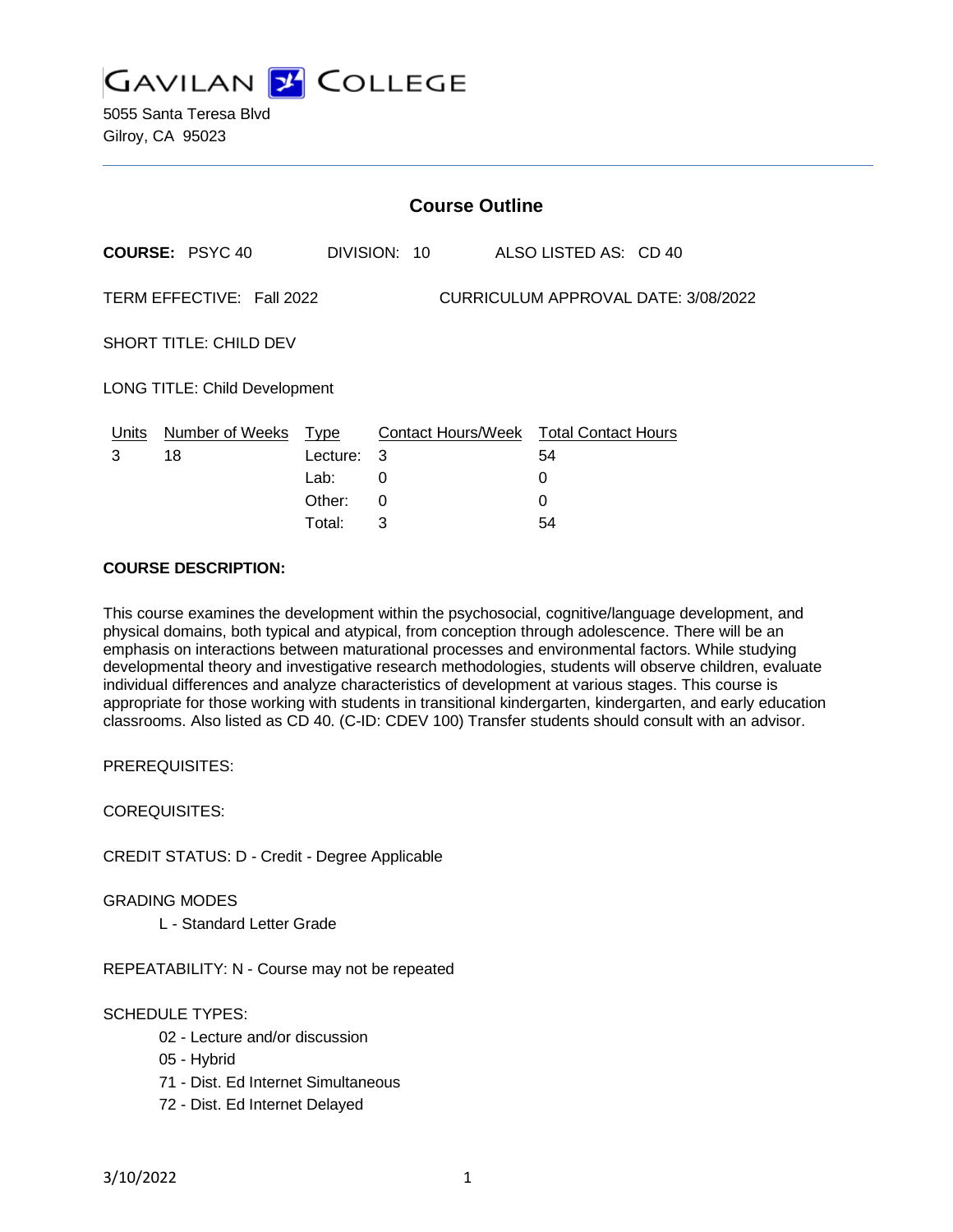### **STUDENT LEARNING OUTCOMES:**

By the end of this course, a student should:

1. Describe the major developmental milestones for children from conception through adolescence in the areas of physical, psychosocial, cognitive and language development using standard research methodologies.

2. Analyze how cultural, economic, political and historical contexts affect children's development.

3. Compare, contrast and apply various theoretical frameworks that relate to the study of human development.

4. Apply developmental theory to the analysis of child observations, surveys, and/or interviews using valid and ethical investigative research methodologies.

5. Differentiate characteristics of typical and atypical development at various stages.

6. Analyze the importance of the early years, the interaction between maturational processes and social/environmental factors and the effects on various areas of development.

# **COURSE OBJECTIVES:**

By the end of this course, a student should:

1. Describe and explain biological and environmental factors influencing the development of children.

2. Discuss contemporary social issues that impact children's development.

3. Examine ways in which developmental domains are continuous, sequential, and inter-related.

4. Examine and evaluate the role of family, teachers and other professionals in facilitating children's development.

5. Identify and describe risk factors and protective factors that impact families and children at each major developmental stage.

6. Examine and evaluate the role of play and its relationship to development at various stages.

7. Demonstrate objective techniques and skills when observing, interviewing, describing and evaluating behavior in children and their caregivers of various cultures and backgrounds.

8. Investigate and explain the process of bilingual development in children at various stages.

9. Examine the factors that influence the research process, investigative research methods, interviews, surveys, observation, documentation and analysis

# **CONTENT, STUDENT PERFORMANCE OBJECTIVES, OUT-OF-CLASS ASSIGNMENTS**

Curriculum Approval Date: 3/08/2022

3 Hours

Content: Overview of course, purpose, discussion of assignments. Introduction to Child Development. Inclass assignment to discuss how our culture views child development.

3 Hours

Content: Theories of Development ? Grand Theories: Psychodynamic ? Freud and Erikson, Behaviorist ? Skinner, Constructivist ? Piaget, Sociocultural ? Vygotsky and Modern Theories: Evolutionary, Social Learning, Information-Processing and Systems; Periods of Development; Domains of Development; Contexts of Development. Research methods and designs. In-class activity to design own research study in child development.

3 Hours

Content: Cultural foundations, biological foundations, and how the two impact development.

3 Hours

Content: Periods of prenatal development. Maternal conditions affecting prenatal development, teratogens. Birth process, assessing a newborn, and the beginning of the parent-child relationship. Bronfenbrenner ? Ecological Systems Model. Hierarchy of Needs ? Maslow. Class discussions and video.

3 Hours

Content: First three months of life including physical growth, brain development, senses, the organization of behavior, temperament, coordination with social world. Class discussions and group activities.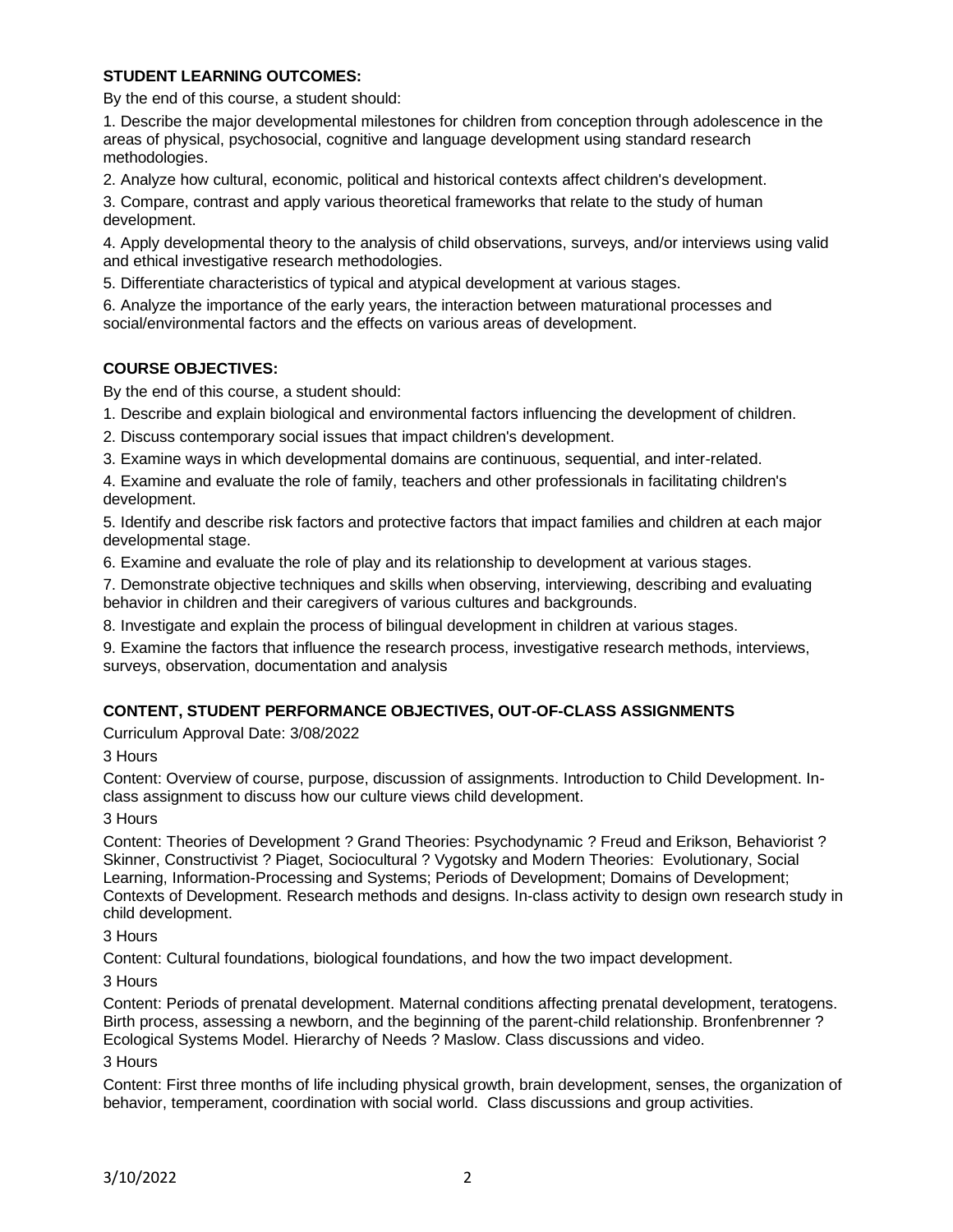### 4 Hours

Content: Physical and cognitive development in infancy including physical growth, brain development, theories of cognitive development, and motor development. Class discussions and group activities. Analysis and discussion of how personal experiences have influenced development.

### 6 Hours

Content: Social and emotional development in infancy including theories of psychosocial development, emotional expressions, attachment, communication and a sense of self. Gardner?s Theory ? Multiple Intelligence. Class discussions and group activities, video. Analysis and discussion of how personal experiences have influenced development. Review for midterm exam.

#### 6 Hours

Content: Language acquisition including biological and environmental components, domains of language, theories of language development. Turn in completed observation of child birth-2. Discussion of the observations in small groups and then share with the class as a whole. Class discussion and video. Analysis and discussion of how personal experiences have influenced development. Midterm exam.

### 6 Hours

Content: Physical and cognitive development; including physical and motor development, and the influence of health and nutrition; theories of cognitive development, and the influence of culture on development. Class discussions and video. Analysis and discussion of how personal experiences have influenced development.

### 6 Hours

Content: Social and emotional development in early childhood including identity development; gender roles; the development of morality, including Kohlberg?s Theory of Moral Development; self-regulation; aggression; pro-social behaviors; and theories of social/emotional development.

### 4 Hours

Content: Contexts of development including cultural aspects; family, including distressed families ? families in poverty, families with teen mothers, and abusive families; neighborhoods and communities; and media contexts. Turn in completed observation of child 3- 6 years. Discussion of observations in small groups and then share with class as a whole. Class discussion, group activities. Analysis and discussion of how personal experiences have influenced development.

#### 5 Hours

Content: Physical, cognitive, social/emotional development of children, both typical and atypical, of middle childhood-adolescence. Intelligence, language, bilingualism, moral reasoning, pro-social behaviors and sexual identity. Turn in scholarly journal review. Oral presentations of scholarly journal review. Review for final exam.

2 Hours

Final Exam.

### **METHODS OF INSTRUCTION:**

Lecture, in-class activities, out-of-class activities, multi-media, guest speakers, class assignments, demonstrations, observations.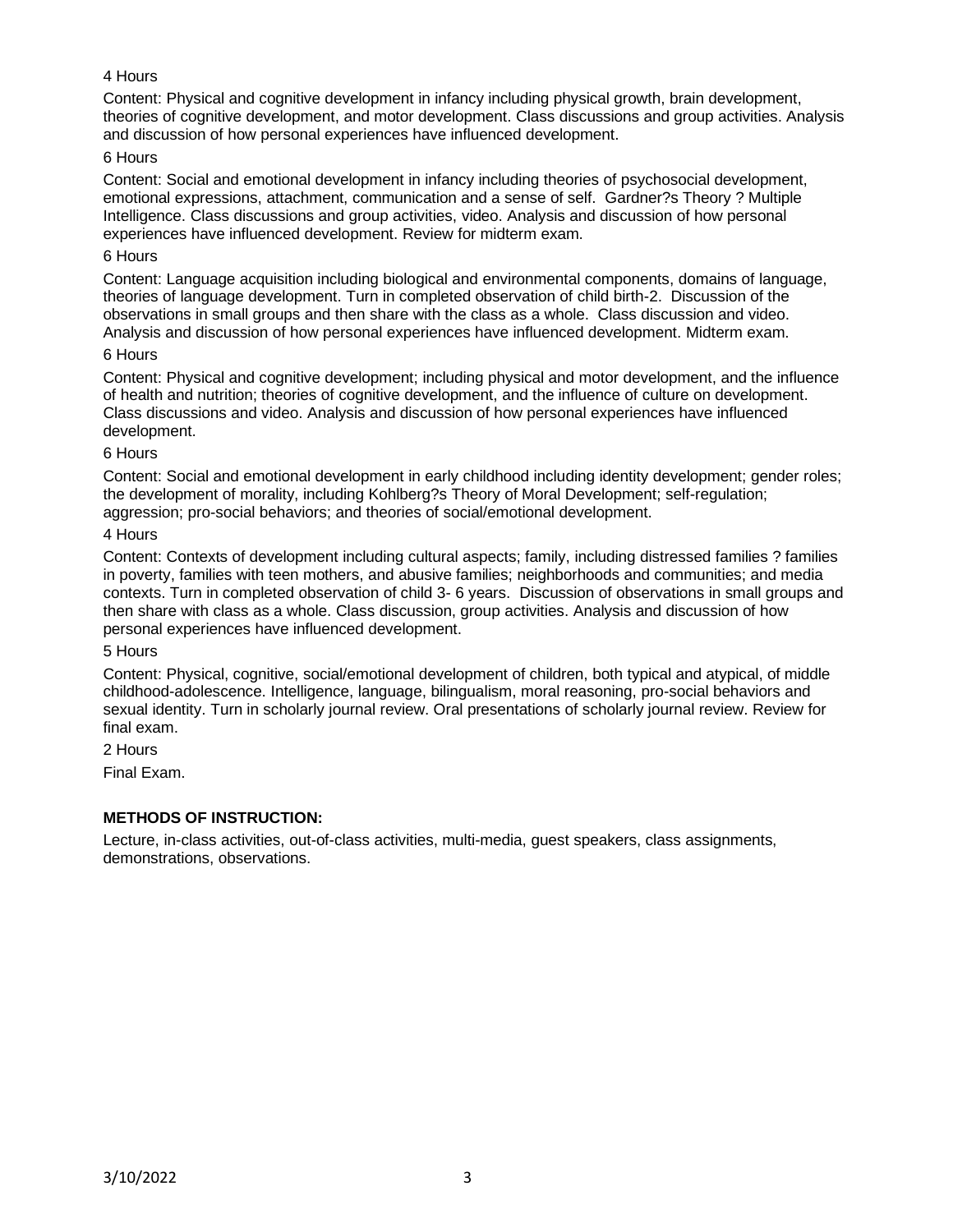### **OUT OF CLASS ASSIGNMENTS:**

Required Outside Hours 6 Assignment Description Out-of-Class Assignments: Read Chapter 1. Review syllabus.

Required Outside Hours 6 Assignment Description Out-of-Class Assignments: Read Chapter 2.

Required Outside Hours 6 Assignment Description Out-of-Class Assignments: Read Chapter 3. Start thinking about topics for a scholarly journal review.

Required Outside Hours 6 Assignment Description Out-of-Class Assignments: Read Chapter 4.

Required Outside Hours 6 Assignment Description Out-of-Class Assignments: Read Chapter 5. Locate a site to do the first observation.

Required Outside Hours 8 Assignment Description Out-of-Class Assignments: Read Chapter 6. Begin work on first observation.

Required Outside Hours 12 Assignment Description Out-of-Class Assignments: Read Chapter 7. Complete observation of a child Birth-2. Study for midterm exam.

Required Outside Hours 12

Assignment Description

Out-of-Class Assignments: Read Chapter 8. Decide on topic for scholarly journal review, begin finding a journal. Study for midterm exam.

Required Outside Hours 12

Assignment Description

Out-of-Class Assignments: Read Chapter 9. Continue to work on scholarly journal review, begin work on observation of child 3- 6 years of age. Sample observation assignment: After observing a child within this age range, reflect of the child's cognitive development and connect to Piaget's cognitive theory with specific examples.

Required Outside Hours 12

Assignment Description

Out-of-Class Assignments: Read Chapter 10. Complete observation of a child 3- 6 years.

Sample observation assignment: Using the observation of a specific child for this age group of 3-6 years, select one of the developmental domains and plan an individualized activity that will support the child's development.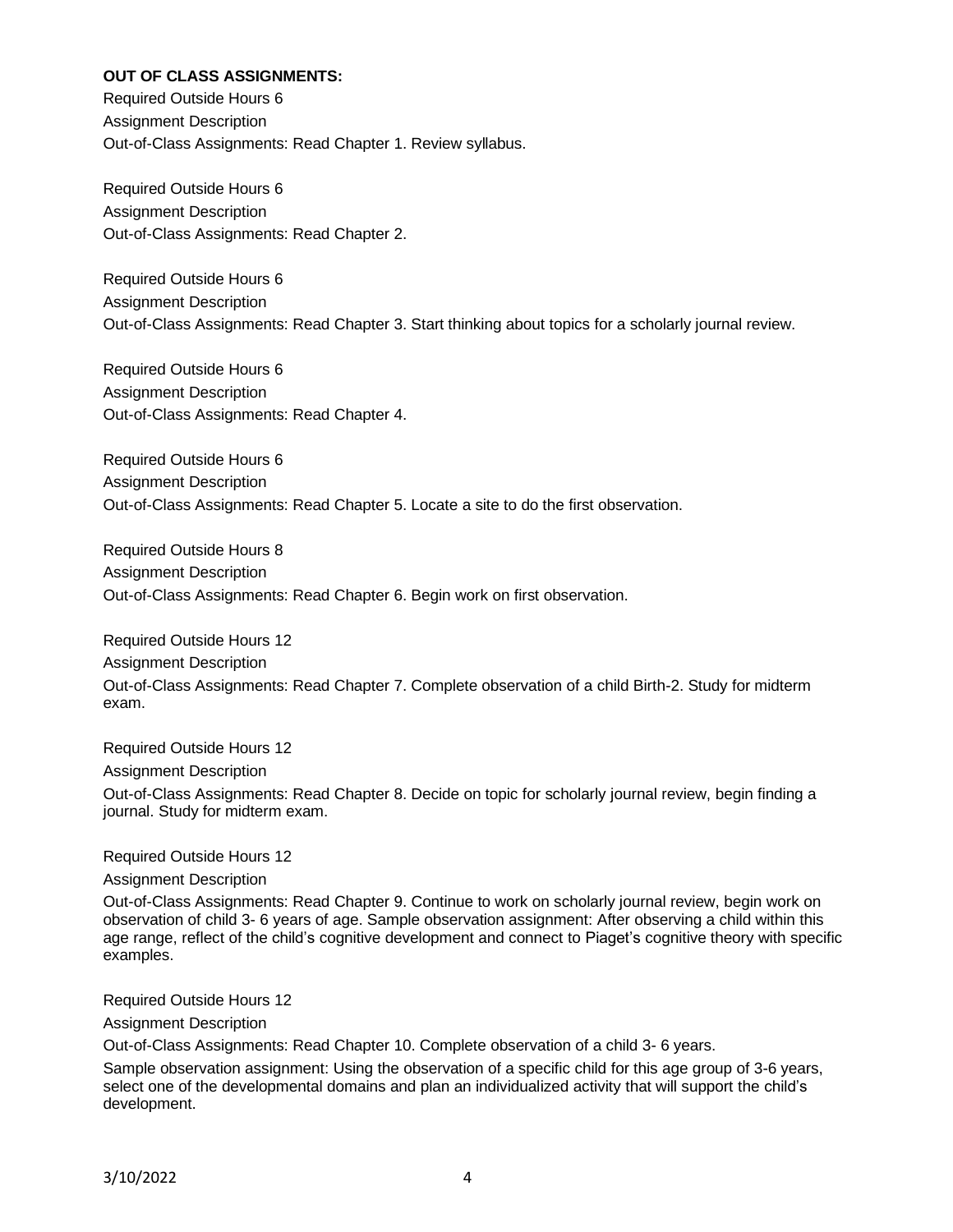Required Outside Hours 8

Assignment Description

Out-of-Class Assignments: Complete scholarly journal review. Sample homework assignment: Complete a developmental timeline for a child 3-6 years old which includes all the developmental domains accurately identifies the developmental benchmarks and indicates individual variations. Study for final exam.

Required Outside Hours 14

Assignment Description

Out-of-Class Assignments: Read Chapter 11. Complete written assignment. Study for final exam.

### **METHODS OF EVALUATION:**

Writing assignments Evaluation Percent 20 Evaluation Description Percent range of total grade: 25 % to 50 % Written Homework

Problem-solving assignments Evaluation Percent 20 Evaluation Description Percent range of total grade: 20 % to 40 % Exams

Skill demonstrations Evaluation Percent 30 Evaluation Description Percent range of total grade: 30 % to 50 % Class Performance/s

Objective examinations Evaluation Percent 20 Evaluation Description Percent range of total grade: 20 % to 40 % Multiple Choice, Completion

Other methods of evaluation Evaluation Percent 10 Evaluation Description Percent range of total grade: 10 % to 20 % Oral Presentation

### **REPRESENTATIVE TEXTBOOKS:**

The Developing Person, Through Childhood and Adolescence, 12 Ed., Kathleen Stassen Berger, Macmillian Learning, 2021. ISBN: 9781319191740 12th Grade Verified by: MS Word